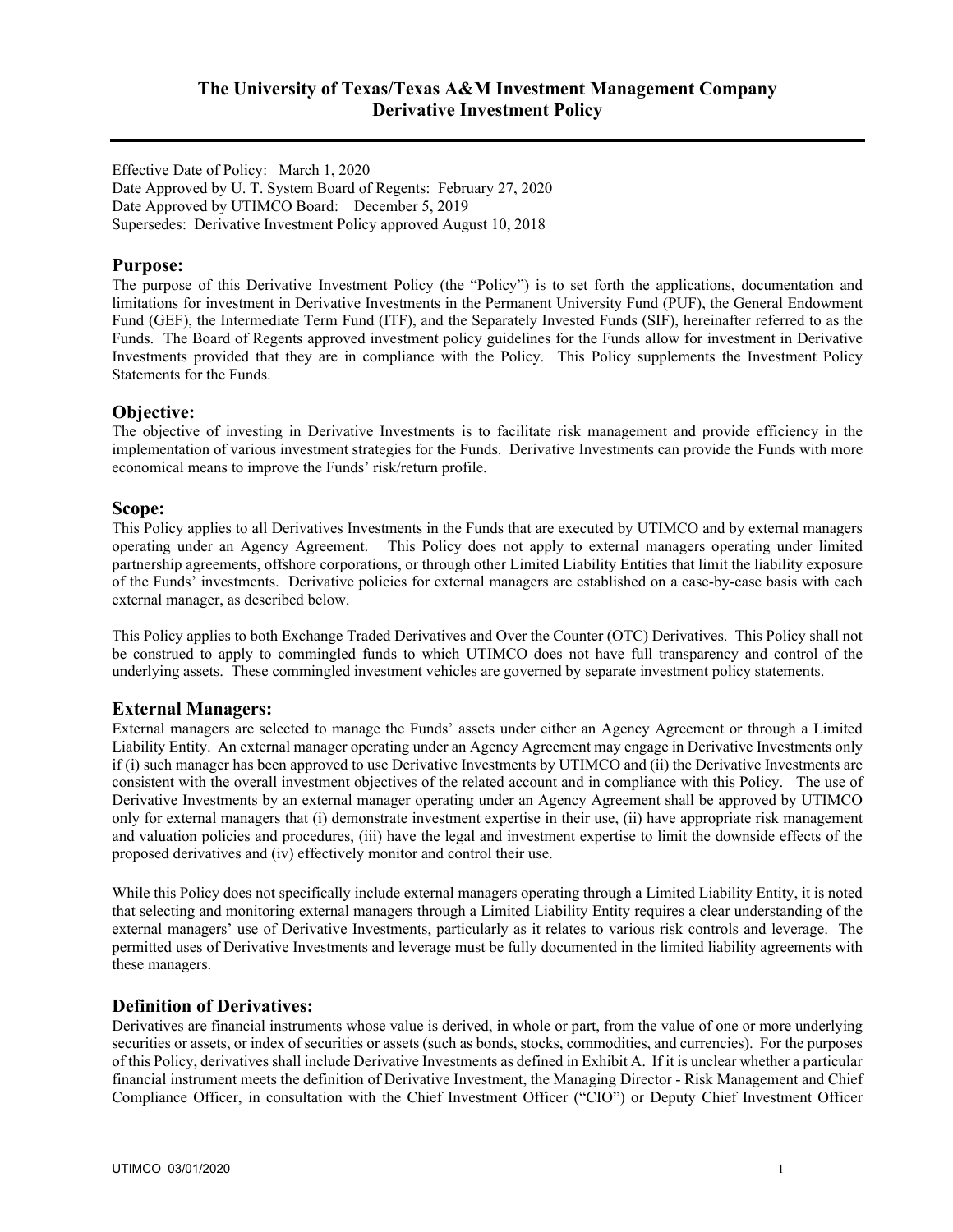("Deputy CIO"), will determine whether the financial instrument is a Derivative Investment. The CIO or Deputy CIO will report such determinations to the Chairman of the Risk Committee.

## **Permitted Derivative Applications:**

The primary intent of derivatives should be to hedge risk in portfolios or to implement investment strategies more effectively and at a lower cost than would be possible in the Cash Market.

Permitted Derivative Applications are Derivative Investments used:

- To implement investment strategies in a low cost and efficient manner;
- To alter the Funds' market (systematic) exposure without trading the underlying Cash Market securities through purchases or short sales, or both, of appropriate derivatives;
- To construct portfolios with risk and return characteristics that could not be created with Cash Market securities;
- To hedge and control risks; or
- To facilitate transition trading.

UTIMCO may not enter into any Derivative Investment that is not a Permitted Derivative Application. To the extent a new Derivative Investment recommended by UTIMCO or for the engagement of an external manager operating under an Agency Agreement that has been approved by UTIMCO is a Permitted Derivative Application but is not of the types set forth on Exhibit B, any Director may require a complete review of the new Derivative Investment prior to implementation. Notwithstanding the foregoing, UTIMCO's CIO or Deputy CIO, the Managing Director - Risk Management, or Chief Compliance Officer may determine that presentation and approval of the proposed Derivative Investment at a Risk Committee meeting is warranted before engaging in the Derivative Investment.

#### **Risk and Investment Policy Controls:**

Prior to the implementation of one or more similar Derivative Investments, UTIMCO will model the impact of the derivative on the Funds' projected downside volatility, and exposure to the respective Asset Class to ensure that the Funds remain within the permissible ranges as set forth in the Funds' Investment Policy Statements.

#### **Documentation and Controls:**

Prior to the implementation of one or more similar Derivative Investments by UTIMCO, UTIMCO shall document the purpose, valuation method, methods for calculating delta, delta-adjusted exposure, Asset Class exposure, the effect on portfolio leverage (if applicable), risks (including, but not limited to modeling, pricing, liquidity and Counterparty risks), the expected increase or reduction in risk resulting from the Derivative Investments, and the procedures in place to monitor and manage the derivative exposure. For any short exposure, UTIMCO shall also document the basis risk and appropriate stop-loss procedures. UTIMCO shall establish appropriate risk management procedures and the appropriate frequency to monitor the risk of (i) internally managed Derivative Investments and (ii) externally managed accounts operating under Agency Agreements that permit derivatives. Internal control procedures to properly account and value the Funds' exposure to the Derivative Investment shall be fully documented.

## **Additional Risk Mitigants**

**Leverage:** Leverage is inherent in many Derivative Investments. In Cash Markets, in most cases, the cash outlay is equal to the market exposure acquired. By contrast, Derivative Investments offer the possibility of establishing – for the same cash outlay – substantially larger market exposure. Therefore, risk management and control processes must focus on the total risk assumed in a Derivative Investment. Exhibits A of the Fund's Investment Policy Statements provide a limitation on the amount of uncollateralized derivative exposure that can be utilized by the Funds whereby, the total Asset Class exposure, including the amount of derivatives exposure not collateralized by cash, may not exceed 105% (100% in the ITF) of the Asset Class exposure excluding the amount of derivative exposure not collateralized by cash.

**Counterparty Risks:** Rigorous Counterparty selection criteria shall be required to minimize Counterparty risk for Over the Counter (OTC) Derivatives. In order to be eligible as a Counterparty to an OTC derivative transaction with the Funds, whether the trade is initiated by UTIMCO, by an external manager under Agency Agreement, or by a Limited Liability Entity where UTIMCO has full transparency and control of the underlying assets, the Counterparty must have a credit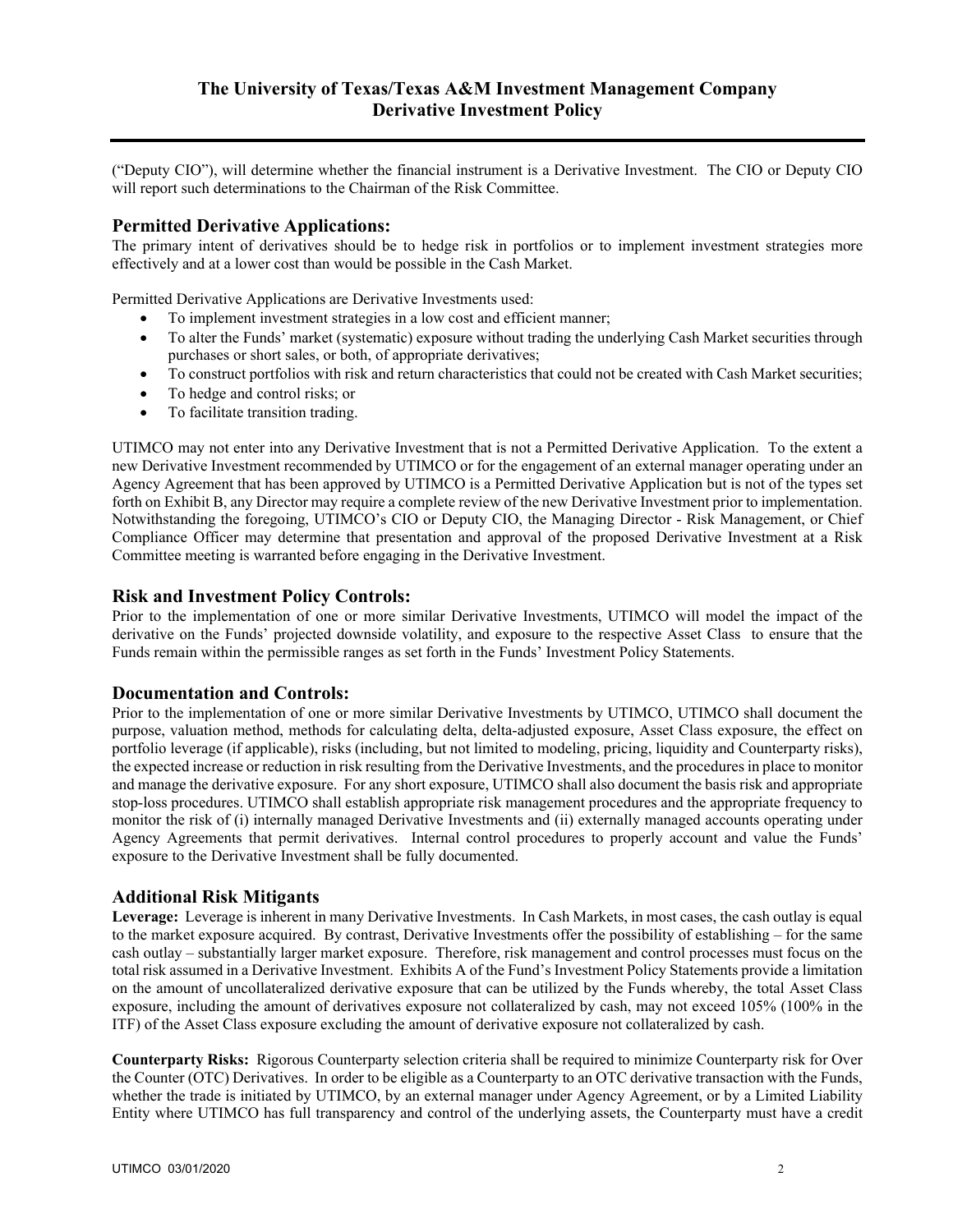# **The University of Texas/Texas A&M Investment Management Company Derivative Investment Policy**

rating of at least A- (Standard and Poor's) or A3 (Moody's), unless an exception is approved by the Managing Director - Risk Management and by the CIO or Deputy CIO. All OTC derivatives, with the exception of Derivative Investments where ISDA is not available or the market standard (e.g., Bona Fide Spot Foreign Exchange Transactions, participation notes (P-notes) and low exercise purchase options (LEPOs)), must be subject to established ISDA Netting Agreements and have full documentation of all legal obligations of the Funds. In limited circumstances, the August 2012 DF Protocol Agreement, as published on August 13, 2012 (the "August Protocol Agreement") and the 2002 ISDA Master Agreement with a Schedule (an "ISDA March 2013 DF Protocol Master Agreement"), developed in connection with ISDA's Dodd-Frank Documentation Initiative to implement and comply with the regulatory requirements imposed under Title VII of the Dodd–Frank Wall Street Reform and Consumer Protection Act, may be used in place of an ISDA Netting Agreement or on a temporary basis until an ISDA Netting Agreement with the Counterparty has been executed. In the event a Counterparty is downgraded below the minimum credit rating requirement, UTIMCO will take appropriate action to protect the interests of the Funds.

The net market value, net of collateral postings, of all OTC derivatives for any individual Counterparty may not exceed 30bps of the total market value of the Funds.

#### **Risk Management and Compliance:**

To ensure compliance with all terms and limitations of this Policy, all internally managed and externally managed Derivative Investments in accounts under Agency Agreements will be marked to market by the Funds' custodian and reviewed periodically, but no less frequently than monthly, for accuracy by the UTIMCO Managing Director - Risk Management. In addition, data from the external risk model will be reviewed for accuracy and completeness by the UTIMCO Managing Director - Risk Management.

Compliance with this Policy will be monitored by the UTIMCO Chief Compliance Officer using data provided by the custodian and the external risk model.

Any instances of noncompliance with this Policy will be reported immediately to the UTIMCO Chief Compliance Officer and to the UTIMCO CIO or Deputy CIO, who will determine the appropriate remedy and report promptly to the Chairs of the Risk Committee, the Audit & Ethics Committee, and the UTIMCO Board Chairman. The UTIMCO Board Chairman may waive immediate remedial action in appropriate circumstances.

## **Reporting:**

On a quarterly basis, UTIMCO shall provide a comprehensive report to UTIMCO's Board and the Risk Committee. This report shall include all outstanding Derivative Investments, by type, entered into during the period being reported for both internal managers and external managers operating under Agency Agreements. Asset allocation as provided in the Funds' Investment Policy Statements shall incorporate the impact of uncollateralized derivative exposure associated with Derivative Investments. For risk reporting purposes, the models used to calculate the expected profit or loss in each scenario will include the effect of delta sensitivity and other derivative sensitivity parameters as appropriate. Risk calculations will take into account leverage, correlation, and exposure parameters such as beta for equities and duration for fixed income. The UTIMCO Managing Director - Risk Management will calculate risk attribution - i.e., how much of the overall risk is attributed to each Asset Class, including the full effect on risk of the Derivative Investments in each. The UTIMCO Managing Director - Risk Management will calculate risk attribution for each Derivative Investment.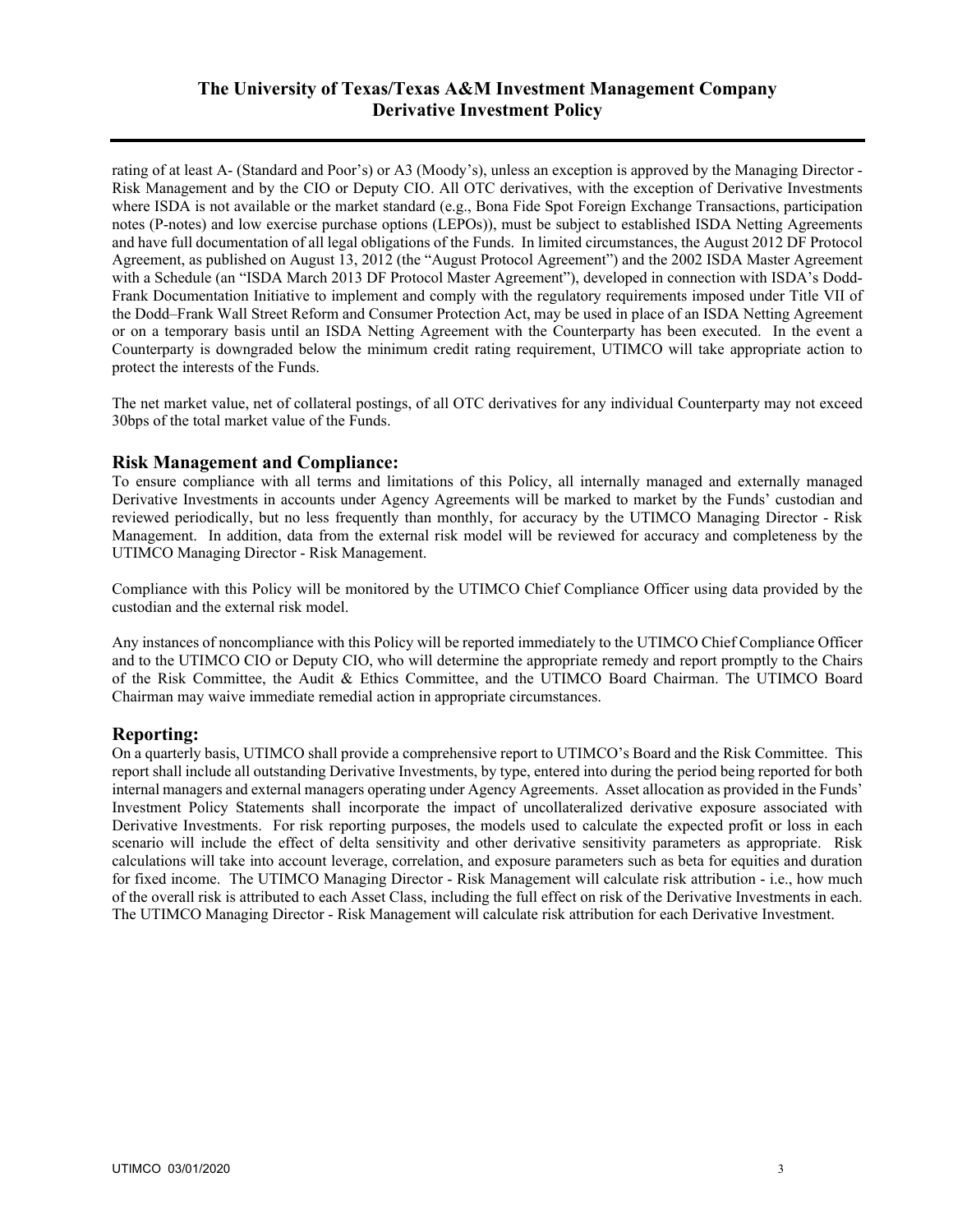# **Derivative Investment Policy Exhibit A Glossary of Terms**

**Agency Agreement** – A form of legal agreement that typically grants limited investment discretion to an external investment manager to act as the investment agent of the Funds but does not limit the liability of the Funds for actions taken by that agent.

**Basket** – A group of securities and a weighting scheme, or a proprietary index. Baskets are typically defined to achieve a certain investment goal, within certain limitations. For example, a Basket could replicate an emerging market index, excluding certain companies that UTIMCO is not permitted to hold.

**Bona Fide Spot Foreign Exchange Transaction** –An agreement, contract or transaction for the purchase or sale of an amount of foreign currency equal to the price of a foreign security with respect to which (i) the security and related foreign currency transactions are executed contemporaneously in order to effect delivery by the relevant securities settlement deadline and (ii) actual delivery of the foreign security and foreign currency occurs by such deadline (such transaction, a "Securities Conversion Transaction"). For Securities Conversion Transactions, the Commodity Futures Trading Commission (CFTC) will consider the relevant foreign exchange spot market settlement deadline to be the same as the securities settlement deadline. A Bona Fide Spot Foreign Exchange Transaction generally settles via actual delivery of the relevant currencies within a few business days; however, settlement may take longer due to differences in international market conditions.

**Cash Market** - The physical market for a commodity or financial instrument.

**Counterparty** - The entity with which a Derivative Investment is transacted, and which is not a national or international exchange.

**Derivative Investment** – A financial instrument whose value is derived, in whole or part, from the value of one or more underlying securities or assets, or index of securities or assets. A Derivative Investment can be either an Exchange Traded Derivative or an Over the Counter (OTC) Derivative. For the purpose of this Policy, Derivative Investments will include:

- All Over the Counter (OTC) Derivatives, with the exception of Bona Fide Spot Foreign Exchange Transactions, mortgage-backed securities, asset-backed securities, and collateralized mortgage obligations.
- As for Exchange Traded Derivatives, the definition will only include Futures Contracts, listed Options, and cleared Swaps; in particular, the definition will not include exchange traded funds ("ETFs") and depositary receipts ("DRs").

**Exchange Traded Derivatives** - A Derivative Investment traded on an established national or international exchange. These derivatives "settle" daily in that cash exchanges are made between the exchange and parties to the contracts consistent with the change in price of the instrument. Fulfillment of the contract is guaranteed by the exchange on which the derivatives are traded. Examples include S&P 500 Futures Contracts and Goldman Sachs Commodities Index Futures Contracts.

**Forward Contract** - A non-standardized contract for the physical or electronic (through a bookkeeping entry) delivery of a commodity or financial instrument at a specified price at some point in the future. The most typical Forward Contract is a forward foreign currency contract, which involves the contemplated exchange of two currencies.

**Futures Contract** - A standardized contract for either the physical delivery of a commodity or instrument at a specified price at some point in the future, or a financial settlement derived from the change in market price of the commodity or financial instrument during the term of the contract.

**ISDA Netting Agreement** - The International Swaps and Derivatives Association (ISDA) is the global trade association representing participants in the privately negotiated derivatives industry, covering swaps and options across all asset classes. ISDA has produced generally accepted "Master Agreements," a 1992 Master Agreement and a 2002 Master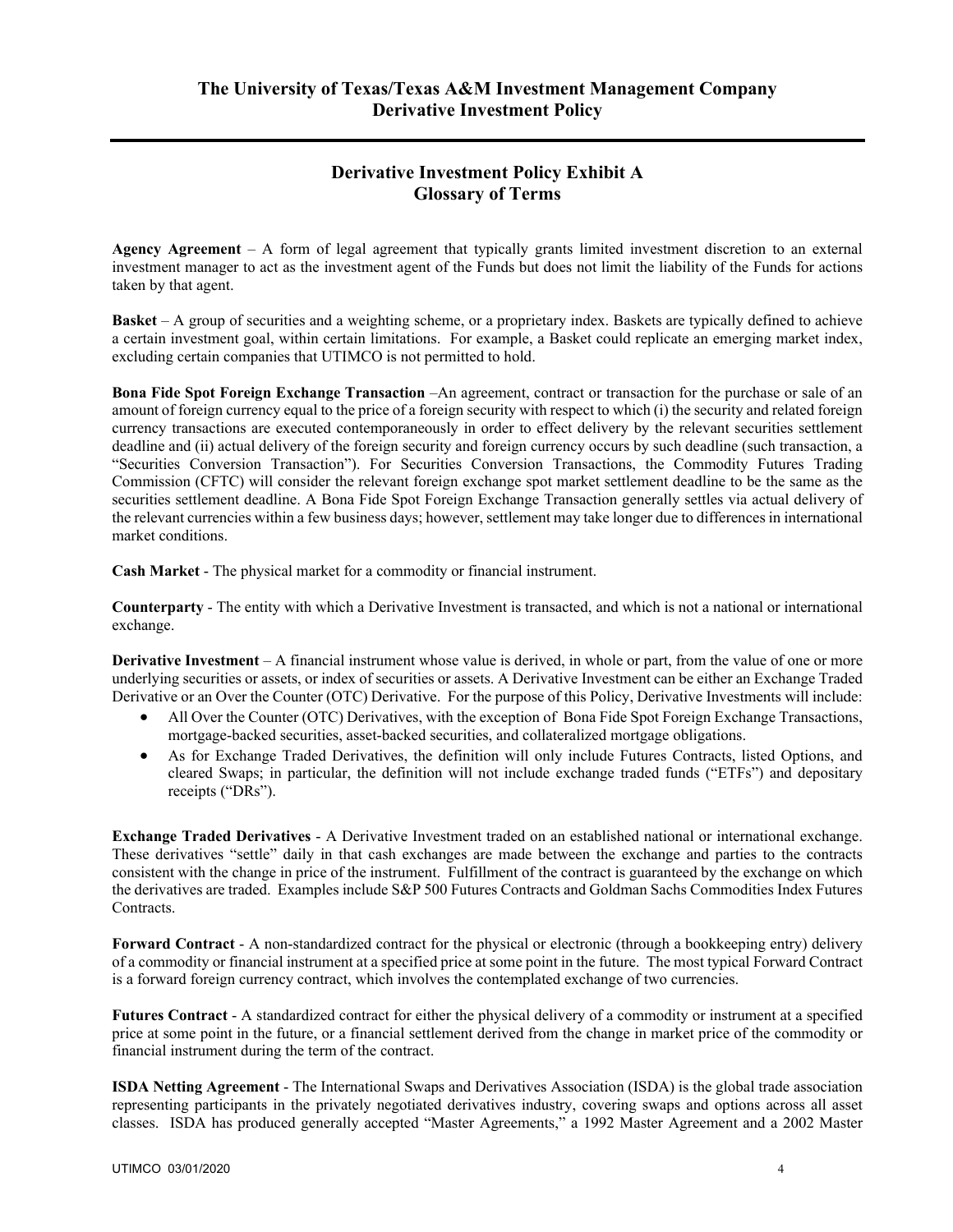## **The University of Texas/Texas A&M Investment Management Company Derivative Investment Policy**

Agreement, that are used by most counterparties in OTC derivatives. Netting agreements are terms within the applicable Master Agreement that deal with the calculation of exposure for each Counterparty. These netting agreements require that exposures between counterparties will be "netted" so that payables and receivables under all existing derivatives between two Counterparties are offset in determining the net exposure between the two Counterparties.

**Limited Liability Entity** – A legal entity created to define how assets contributed to the entity by external partners to the agreement will be managed by the manager of the entity. These entities are typically limited liability partnerships, corporations, or other such entities that limit the liability of external investors to the current value of the external investors' investment in the entity.

**Long Exposure to an Asset Class** – The Net Asset Value of the Asset Class and Investment Type as defined in the Funds' Investment Policy Statement.

**Option** - A derivative that conveys the right but not the obligation to buy or deliver the subject financial instrument at a specified price, at a specified future date.

**Over the Counter (OTC) Derivatives** - A derivative which results from direct negotiation between two entities, a buyer/seller and a Counterparty. The terms of such derivatives are non-standard and are the result of specific negotiations. Settlement occurs at the negotiated termination date, although the terms may include interim cash payments under certain conditions. Examples include currency swaps and Forward Contracts, interest rate swaps, and collars.

**Replicating Derivatives** – Derivatives that are intended to replicate the return characteristics of an underlying index or any other Cash Market security.

**Swap -** A contract whereby the parties agree to exchange cash flows of defined investment assets in amounts and times specified by the contract.